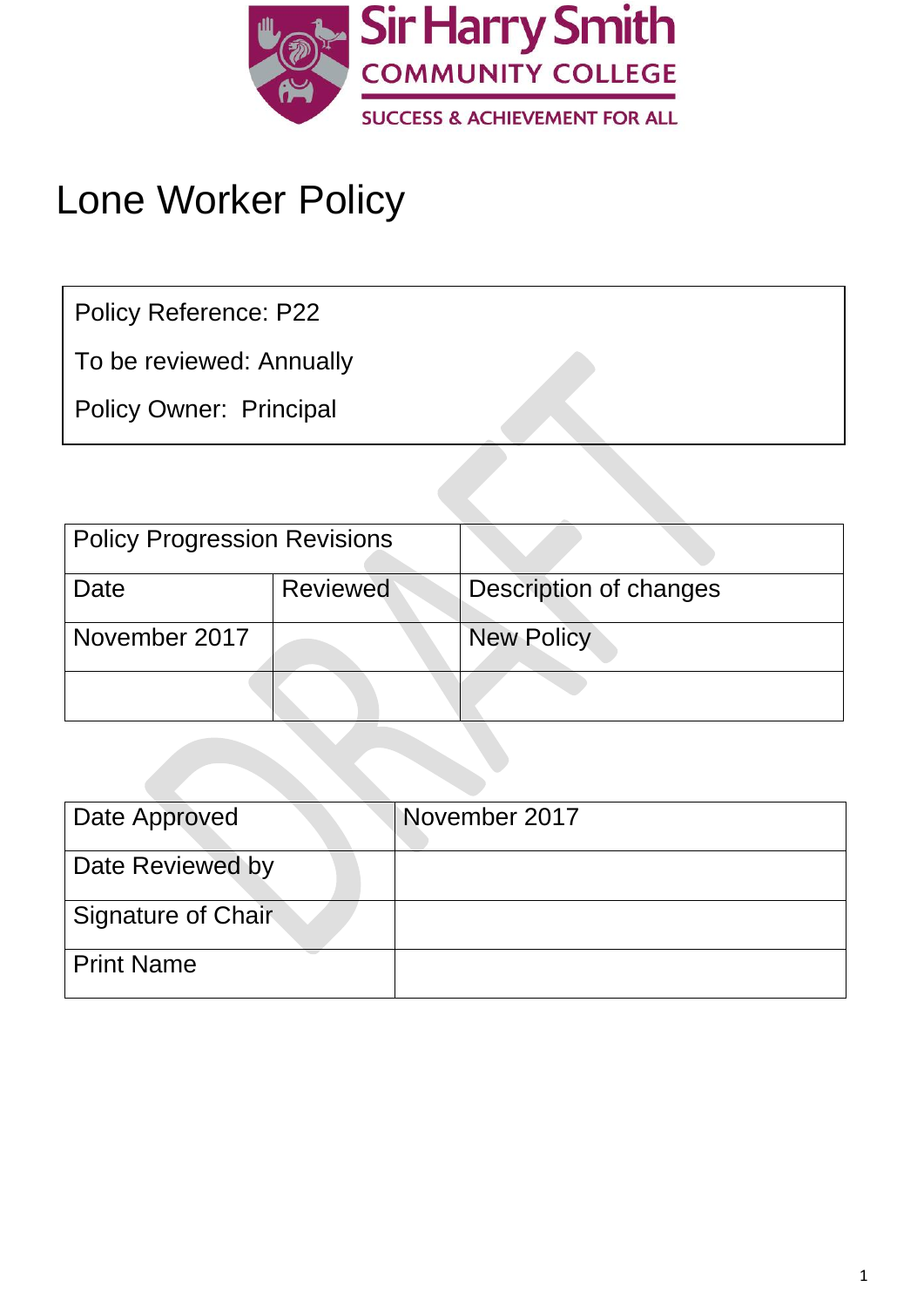# **LONE WORKER POLICY**

#### 1. General Statement

The College recognises that there may be an increased risk to the health and safety of its employees whilst working alone. For this reason, we have devised a policy which sets out our approach in both identifying these risks and adequately managing them. Any questions regarding the operation of this policy, should be addressed to the Principal**.**

#### 2. Definition

For the purposes of this policy, a lone worker is an individual who spends some or all of their working hours working alone. This may occur during normal working hours at an isolated location within the normal workplace or when working outside normal business hours. These are deemed to be from between 7:00 a.m. and 6:00 p.m. and 7:00 a.m. and 3.00 p.m. during half term and end of term periods.

#### 3. Legal Position

Our duty to both assess and control any risks from lone working is governed by the **Health and Safety at Work Act 1974** (HSWA). S.2 requires us to ensure, so far as is reasonably practicable, the health, safety and welfare of our employees. Similar duties are owed to other workers, such as agency temps under s.3 of the HSWA. This will be achieved by carrying out risk assessments in accordance with the **Management of Health and Safety at Work Regulations 1999** (as amended).

#### 4. Risk Assessment

Our risk assessments will cover all work currently undertaken alone (or proposed), where the risk may be increased by the work activity itself, or by the lack of on-hand support should something go wrong. Once all job roles involving lone working have been identified, the following factors will be considered:

- **Risk of violence**  All jobs involving an element of lone working will be assessed for a risk of verbal threats, or violence. The priority will be those involving face-to-face dealings with members of the public and/or cash handling.
- **Plant and equipment**  The plant and equipment used by lone workers will be assessed to ensure that it is suitable for use by one person.
- **Work at height –** working at height must not be undertaken when working alone.
- **Chemicals -** Any existing, or planned use of chemicals will be considered with regards to their suitability for use by those working alone, in conjunction with a risk assessment and material safety data sheet.
- **The worker -** The medical fitness of each worker to continue working alone will also be assessed. Any concerns will be referred to their GP.
- **Access and egress -** Some lone working may require access to locations which are difficult to access or exit. Where this is the case, an assessment will consider whether this type of task is suitable to be carried out by only one person.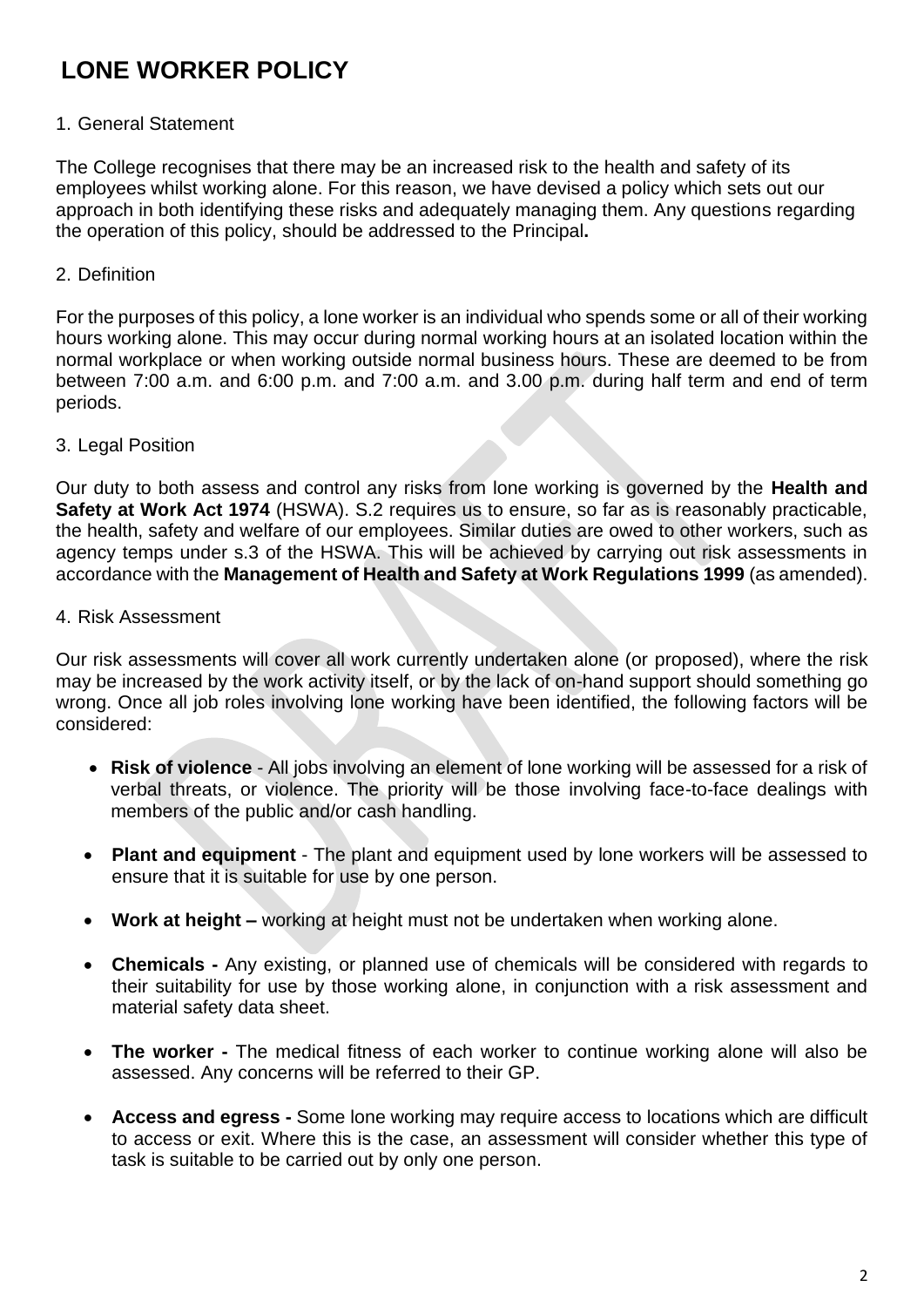#### 5. Control Measures

In order to manage the risks identified, we have introduced the following control measures:

#### **Risk of violence**

- All key holding staff are required to lock themselves in the buildings when lone working.
- Staff are required not to arrange meetings with parents or members of the public when lone working. All meetings must be arranged during main school occupancy times or when there is more than one member of staff on site for the duration of that meeting.
- Staff are required not to handle cash when lone working.
- Late meetings must be arranged so as to finish promptly and so as not to leave one member of staff alone on site.
- Staff are required not to approach or let into the buildings unauthorised persons when lone working.
- Deliveries must not be accepted when lone working.

#### **Communication**

- Staff are first required to avoid lone working wherever possible by arranging to work in pairs or as a group. This must always be arranged by means of staff meetings before weekends and holiday periods and will only be with the agreement of the Principal.
- All lone working must be pre-arranged and the Site Manager informed.
- All staff are required to sign in and off the site when lone working.
- Staff are required to have access to a school phone or carry a personal mobile phone at all times when working alone and must ensure they have the Site Manager's mobile number.
- Staff are required to let someone know they are coming into work, how long they are expected to be on site and when they are expected to leave site. This should always within the agreed opening times of the school.
- Cleaning and caretaking staff not working together are considered to be in isolation for example, during holiday or weekend periods. Two- way radios will be used and regular contact initiated.

#### **First aid**

For those working on our premises first aid kits can be found at the following nearby locations:

- Kitchen
- Staffroom
- Science Classrooms
- PE Office
- First Aid Room
- Site Manager's Office